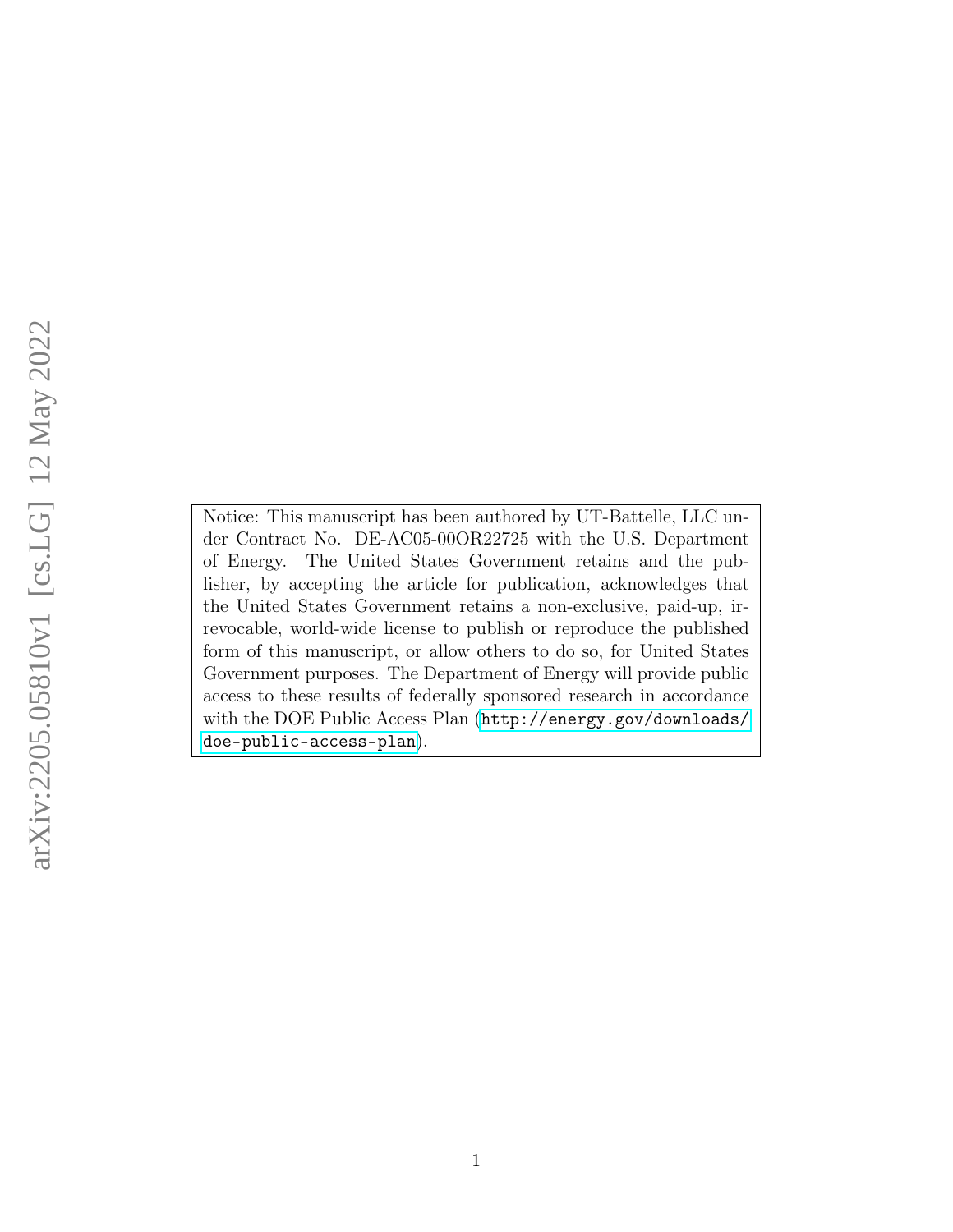# Performing Video Frame Prediction of Microbial Growth with a Recurrent Neural Network

Connor Robertson,† Jared L. Wilmoth,‡ Scott Retterer,¶ and Miguel Fuentes-Cabrera<sup>∗</sup>,¶

†Department of Mathematics, New Jersey Institute of Technology, Newark, NJ, USA ‡Department of Environmental Science and Technology, University of Maryland, College Park, MD 20742, USA

¶Center for Nanophase Materials Sciences, Oak Ridge National Laboratory, Oak Ridge, TN, 37831, USA

E-mail:<fuentescabma@ornl.gov>

#### Abstract

A Recurrent Neural Network (RNN) was used to perform video frame prediction of microbial growth for a population of two mutants of Pseudomonas aeruginosa. The RNN was trained on videos of 20 frames that were acquired using fluorescence microscopy and microfluidics. The network predicted the last 10 frames of each video, and the accuracy's of the predictions was assessed by comparing raw images, population curves, and the number and size of individual colonies. Overall, we found the predictions to be accurate using this approach. The implications this result has on designing autonomous experiments in microbiology, and the steps that can be taken to make the predictions even more accurate, are discussed.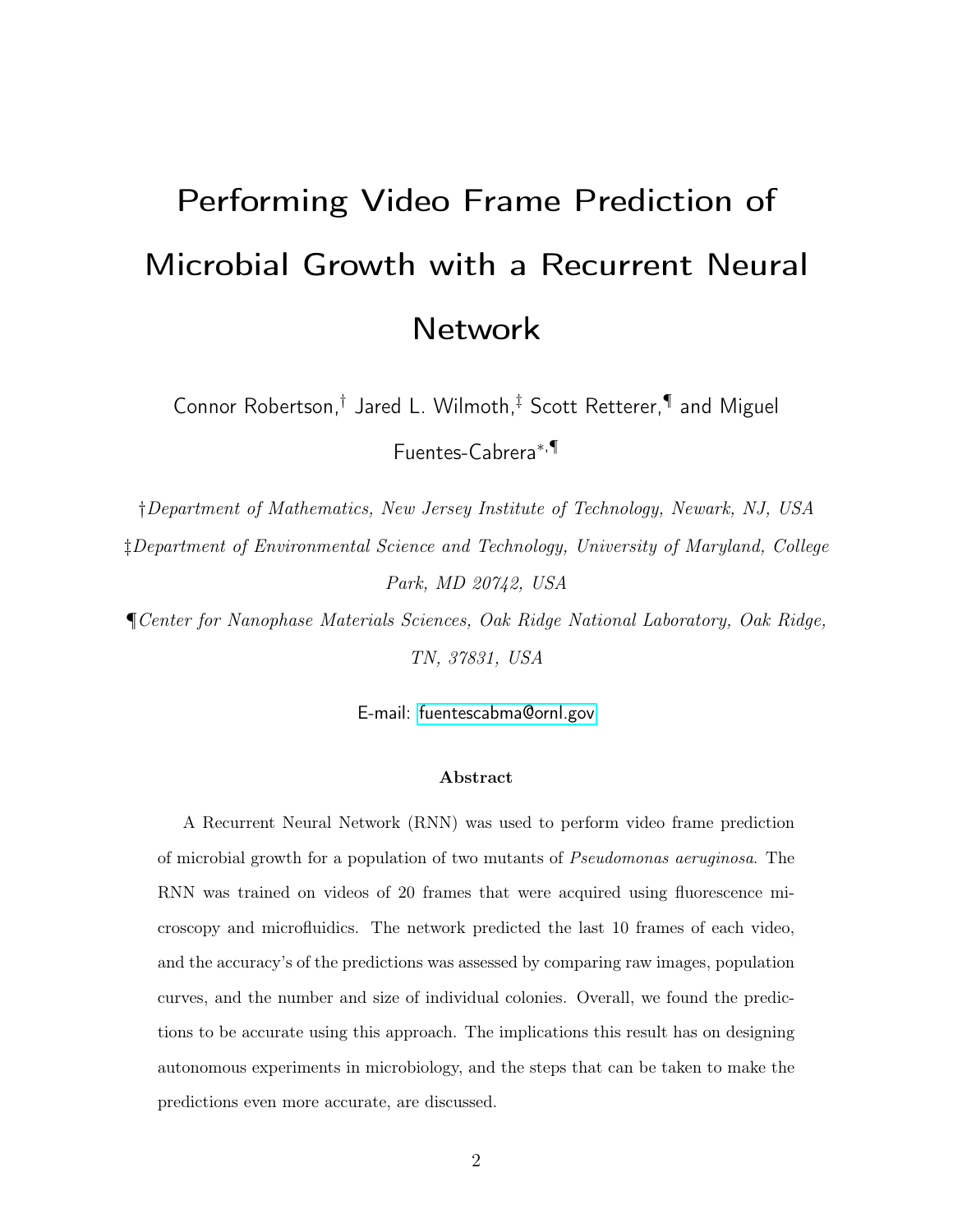# Introduction

Recurrent Neural Networks, RNNs, are a type of Artificial Neural Network that takes temporal sequences as inputs. RNNs were originally created for tasks related to Natural Language Processing, such as text classification and translation. The addition of convolutions extended the use of RNNs to data consisting of temporal sequences of images (*i.e.* videos). RNNs are currently used for a variety of image-based tasks, which include video captioning and video frame prediction.

Over the last few years, new advances have made RNNs' video frame prediction more accurate; a comprehensive review on this matter can be found in.<sup>[1](#page-13-0)</sup> One of such advancements is known as PredRNN, [2](#page-13-1) which has been used for performing video frame prediction for videos of numbers moving across a screen (moving MNIST database), humans performing different actions (KTH database), traffic flow, and moisture movement in weather systems. [2](#page-13-1) In each of these cases, PredRNN<sup>[2](#page-13-1)</sup> outperformed other RNNs. Here we investigated whether PredRNN could be used to perform video frame prediction in videos of microbial growth.

Training an RNN to perform video frame prediction requires a large number of videos. For example, for predicting the movement of numbers across a screen with PredRNN, 10000 videos of 20 frames were needed. [2](#page-13-1) Unfortunately, experimental image acquisition techniques rarely produce such a large quantity of videos. Fortunately, in the case of microbiology, there's a technique that has the potential of producing larger amounts of videos. This technique leverages the combination of microfluidics and fluorescence microscopy in a highthroughput experimental platform.

Timm *et al.* used microfluidics and fluorescence microscopy to investigate the growth of Pseudomonas aeruginosa, an antiobiotic resistant bacteria responsible for many clinical infections.<sup>[3](#page-13-2)</sup> Using a photolithographic procedure, Timm *et al.* built a chip consisting of an array of microwells with wells of different diameters. [4](#page-14-0) The diameters ranged from 5 to  $100\mu$ m, and each well had several replicas to ensure the data collected was statistically significant. The chip was seeded with a microbial population that contained two mutant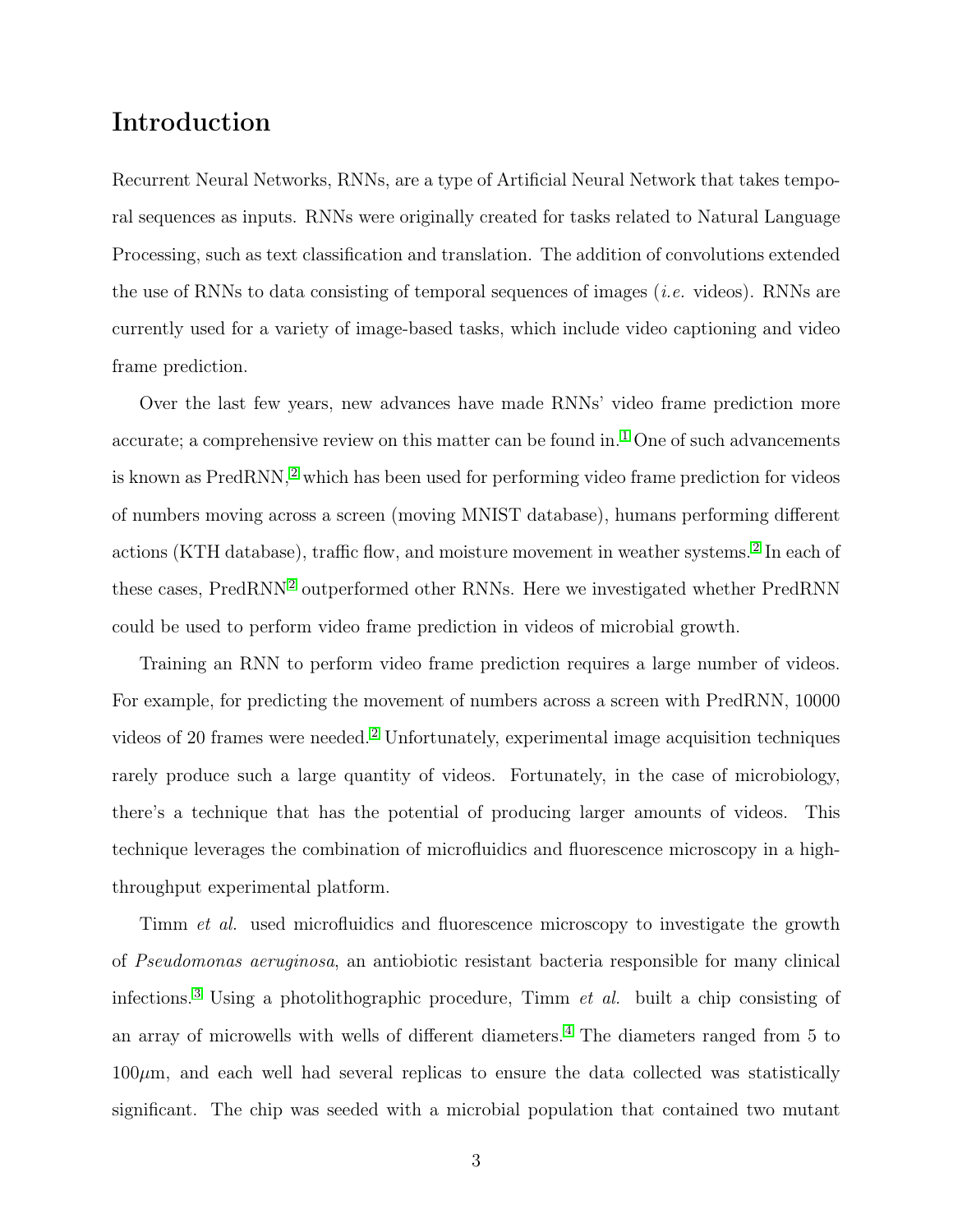strains of P. aeruginosa at different concentrations. [4](#page-14-0) One mutant possessed the Type VI Secretion System, T6SS, while the other lacked it. The T6SS involves a needle-like pilus that is used to attack other bacteria. [5](#page-14-1) Both mutants were susceptible to T6SS attacks. To monitor the growth of this population, the T6SS-mutant and non-T6SS-mutant were tagged with green and red fluorescent protein, respectively, and their growth monitored with fluorescence microscopy. This microwell fabrication and seeding process has opened the door to larger scale data-driven analysis of bacterial population interactions<sup>[6](#page-14-2)</sup>.<sup>[7](#page-14-3)</sup> Five snapshots of one of the microwell videos obtained by Timm  $et \ al$ <sup>[3](#page-13-2)</sup> are shown in Fig[.1.](#page-3-0)

<span id="page-3-0"></span>

Figure 1: Brightened snapshots at time steps 1, 4, 7, 10, 13, for one of the videos obtained in<sup>[3](#page-13-2)</sup> for the  $30\mu$ m well.

Here we show that  $PredRNN<sup>2</sup>$  $PredRNN<sup>2</sup>$  $PredRNN<sup>2</sup>$  can be used to accurately predict future frames of videos such as those shown in Fig[.1.](#page-3-0) The accuracy of the predictions is evaluated with common image-based neural network metrics, such as those used in Ref.,<sup>[2](#page-13-1)</sup> as well as with metrics that measured total population curves and number and size of individual colonies. We believe that the results presented here pave the way for designing autonomous experiments in microbiology by using  $PredRNN<sup>2</sup>$  $PredRNN<sup>2</sup>$  $PredRNN<sup>2</sup>$  in conjunction with edge computing devices.

# Results and Discussion

Timm *et.*  $al^4$  $al^4$  collected fluorescence microscopy images every 30 minutes for a period of 24 hours. Of all the well sizes investigated in,<sup>[4](#page-14-0)</sup> we selected the  $30\mu$ m wells as the most useful due to the observation that growing microbial biomass completely filled these wells during the laboratory study and also led to distinct partitioning of the co-cultured mutant cell types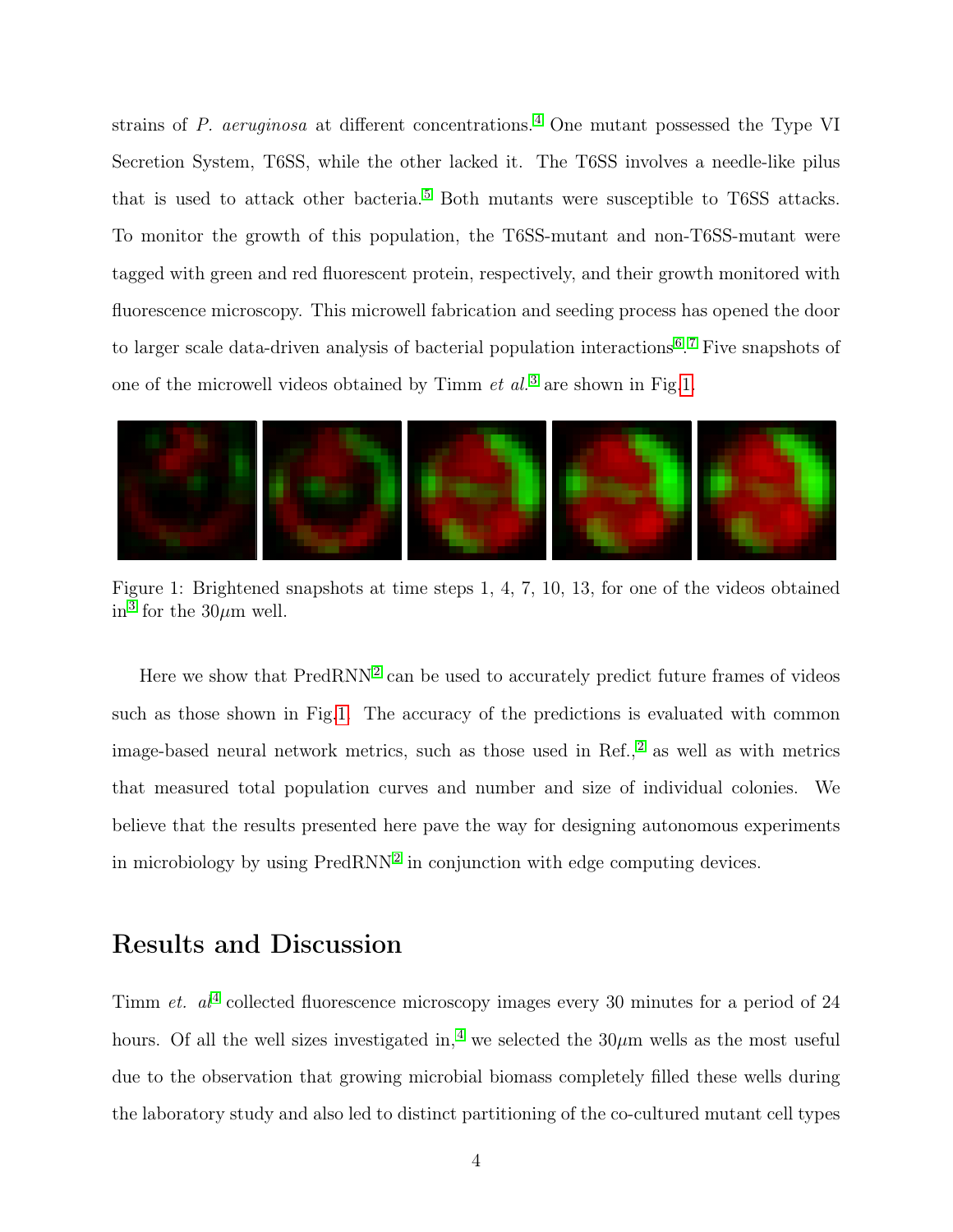due to T6SS interactions (influenced by spatial confinement in these wells). Thus, we focused the present study on images collected using the  $30\mu$ m wells.

A total of 48 videos of 14 frames were collected for the  $30\mu m$  well size, with each video showing microbial growth in a single well. Within each video, frames 1 to 7 showed the most interesting dynamics, which corresponded to the exponential growth of the population from a few initial colonies to a large community that covered the entirely of the well. By comparison, frames 8 to 14 were practically static, having reached a saturation state around frame 8. (After frame 14, the population begins to decrease due to the lack of nutrients, but this stage is not considered in this study.) For video frame prediction, frames 1 to 7 present a nontrivial challenge, and in what follows we considered these frames only. Effectively, this gave us 48 videos of 7 frames.

Temporal and spatial transformations, described in section Methods, were used to augment the number of frames in each video, after which a group of test wells was separated and later used to assess the generalization and transfer ability of the trained network. After more data augmentation to increase the total number of videos, 392 videos of 20 frames were obtained. The videos were subsequently separated into two datasets, training and validation, in a proportion of 80% and 20%, which were used to train PredRNN. [2](#page-13-1) During training, PredRNN<sup>[2](#page-13-1)</sup> learns the spatiotemporal dynamics of the videos, and this is used to make predictions. Specifically, of the 20 frames that make up each video, the first 10 were used as input and the remaining ones were used for prediction. In what follows, the original 11-20 frames will be referred to as groundtruth, while the corresponding frames predicted by PredRNN<sup>[2](#page-13-1)</sup> will be referred to as predicted frames. We found that  $50000$  epochs were sufficient to train the network. Figure [2](#page-5-0) show the convergence of the training loss, the validation Mean-Squared Error, (MSE) and the validation Learned Perceptual Image Patch Similarity (LPIPS) with the number of epochs. A link to a Github repository that contains the trained network, as well as the list of optimal hyperparameter values, is included in the section Methods.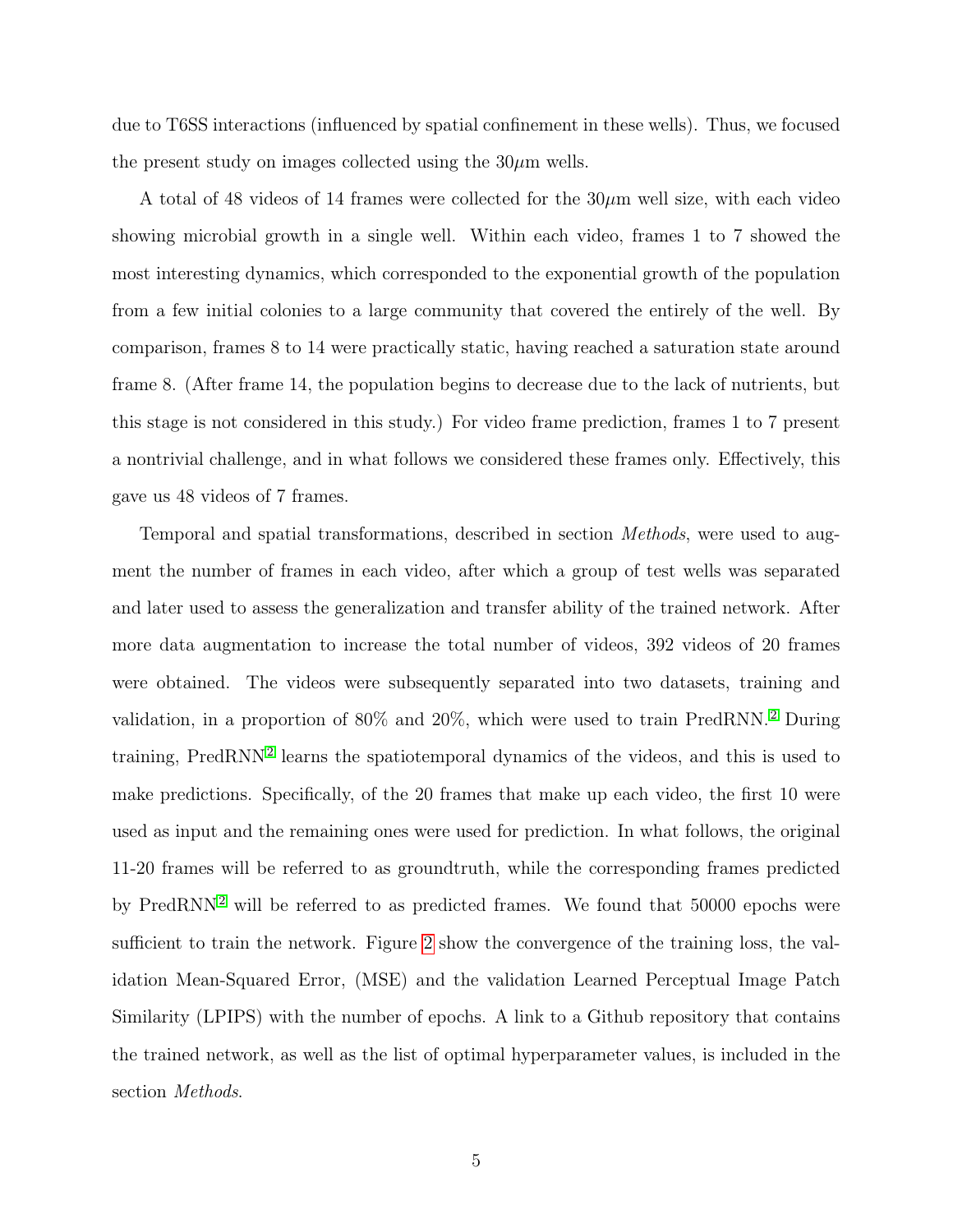<span id="page-5-0"></span>

Figure [2](#page-13-1): Convergence metrics of PredRNN<sup>2</sup> training. (a) MSE loss for training images. (b) MSE loss for validation images. (c) LPIPS loss for validation images.

To assess the generalization and transfer ability of the trained network, we considered 4 different wells from the test dataset, and used PredRNN<sup>[2](#page-13-1)</sup> to predict the frames 11-20 for each well. The groundtruth and the corresponding predicted frames for each of these 4 wells are shown in Fig[.3](#page-5-1)

<span id="page-5-1"></span>

(c) Test well 3  $(d)$  Test well 4

Figure 3: Qualitative comparison between the groundtruth and predicted frames for four wells in the test dataset. The upper panel represents the groundtruth frames, and the lower the predicted frames. The first image at the left of each panel represents the  $11^{th}$  frame, followed by  $13^{th}$ ,  $15^{th}$ ,  $17^{th}$  and  $19^{th}$ . The wells are numbered according to their position in the test dataset.

As seen in Fig[.3,](#page-5-1) the qualitative agreement between the groundtruth and predicted frames is very good. Quantitative agreement was assessed by computing the per-frame and the aver-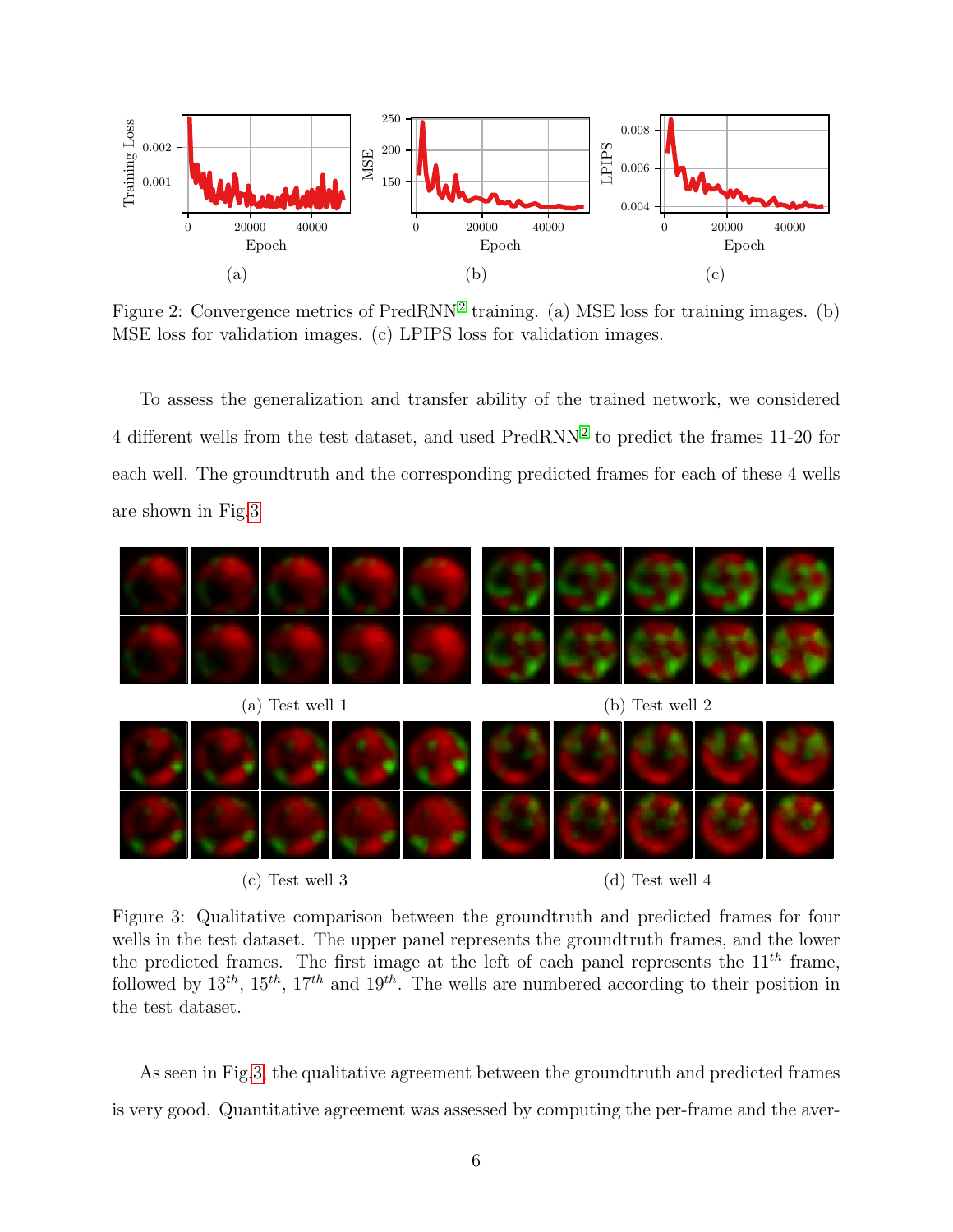age per-frame MSE and LPIPS<sup>[2](#page-13-1)</sup> (these metrics compare the groundtruth and the predicted frames, and the smaller their values are, the more similar is the predicted frame to its corresponding groundtruth one pixelwise). Figures [4a](#page-6-0) and [4b](#page-6-0) show the evolution of the per-frame MSE and LPIPS for all 4 test wells. Both MSE and LPIPS increase with time due to the accumulation of errors as prediction progresses (an expected result). Nonetheless, the accuracy of both the short-term and long-term predictions is satisfactory and comparable to the results obtained in<sup>[2](#page-13-1)</sup> for the moving MNIST database. Furthermore, the average per-frame MSE and LPIPS values obtained for the test set are 13.7 and 0.002, which is markedly smaller than the values  $48.4$  and  $0.071$  obtained in<sup>[2](#page-13-1)</sup> for the moving MNIST database.

<span id="page-6-0"></span>

Figure 4: Quantitative comparison between the groundtruth and the predicted frames for the test wells in Fig[.1.](#page-3-0) (a) average Mean-Squared Error (MSE) for all test wells; (b) average Learned Perceptual Image Patch Similarity (LPIPS) for all test wells. Each dot represents a frame.

Although MSE and LPIPS are useful for directly comparing images, they are not particularly informative for microbial experiments. In this context, it is preferable to compare images with metrics that provide information on microbial growth.

Timm *et al.* <sup>[4](#page-14-0)</sup> provided information on microbial growth by measuring population growth curves. Green and red fluorescent proteins were used to tag the T6SS and non-T6SS mutants P. aeruginosa, respectively, and the growth of each, as well as the growth of the community, was measured by plotting the intensity of the fluorescent signal vs. time. Here we computed population curves by adding up, for each frame, the pixel values for green and red.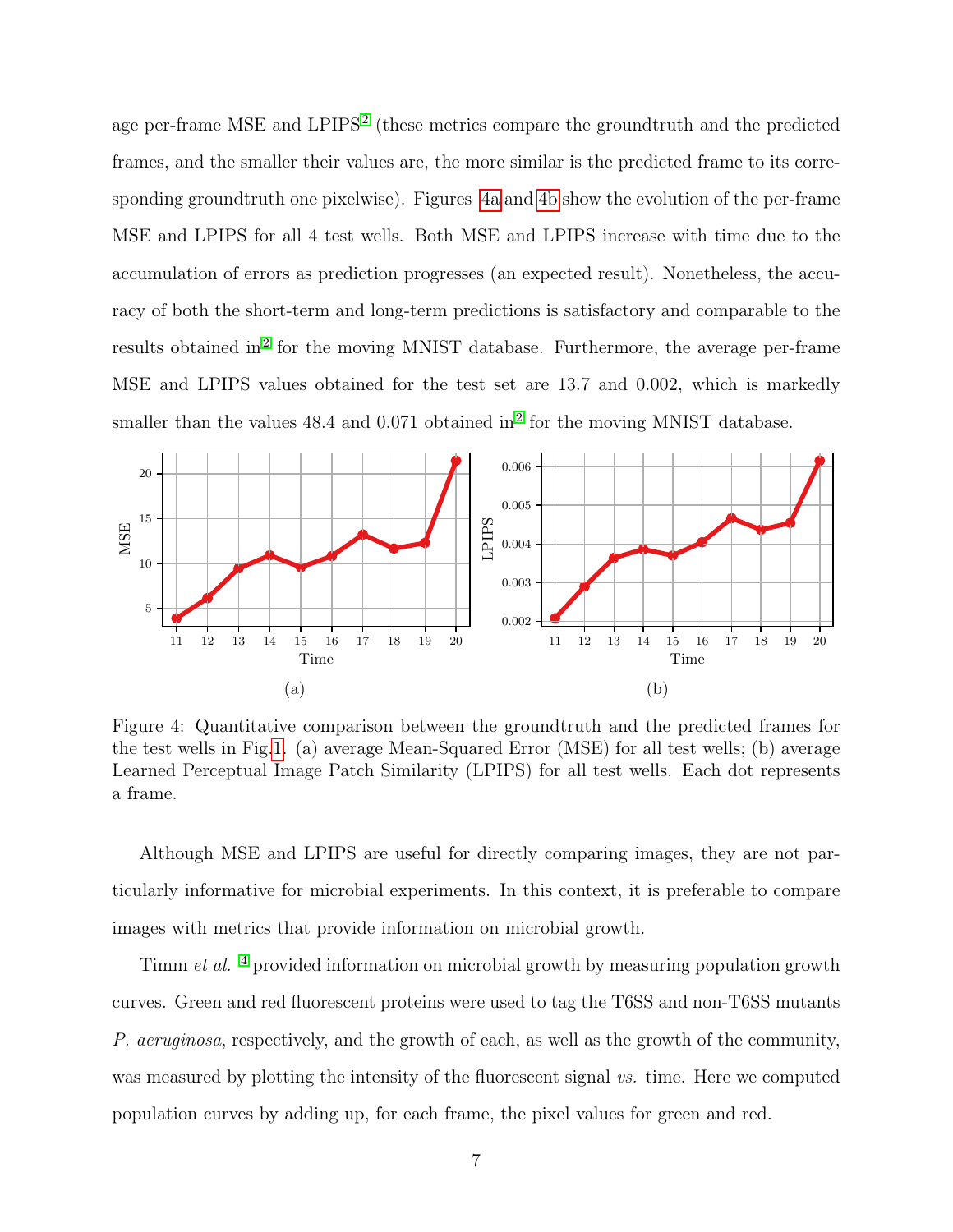Figure [5](#page-7-0) shows the population curves for the 4 test wells. As time increases, the predicted population curves differ more and more from the groundtruth ones. This is more apparent for the red curves (non-T6SS mutant type) than for the green (T6SS mutant type). The poorest comparison between the groundtruth and the predicted population curves occurs for test well 2.

<span id="page-7-0"></span>

Figure 5: Population curve comparisons from groundtruth and  $PredRNN<sup>2</sup>$  $PredRNN<sup>2</sup>$  $PredRNN<sup>2</sup>$  generated predictions

To inspect the population curves better and gain insights into the discrepancy observed for test well 2, we also counted the number of red and green colonies and their corresponding number of pixels. The results for each of the test wells are shown in Fig. [6.](#page-9-0) For clarity, the data is shown for 3 different prediction times only. The agreement between prediction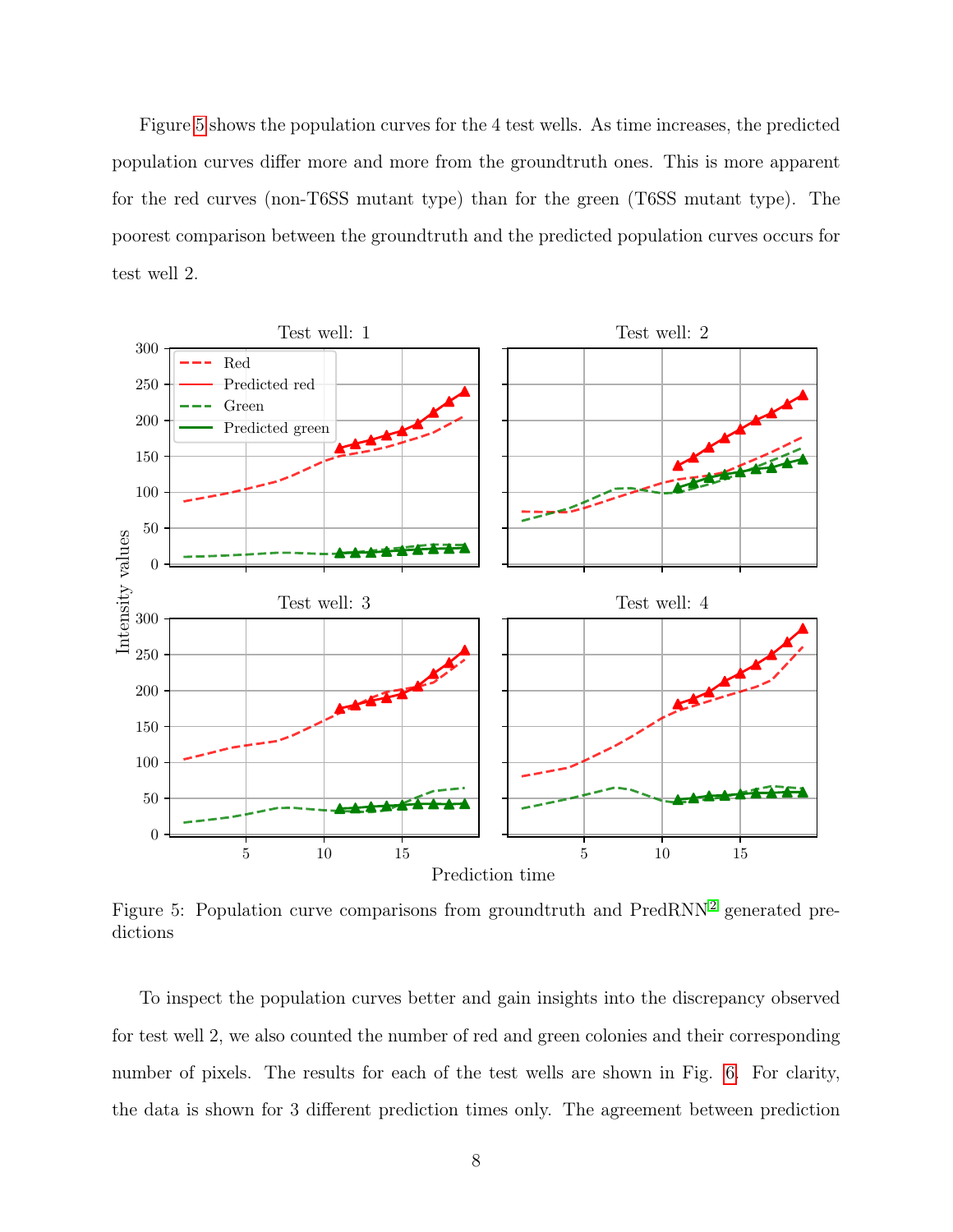and groundtruth is in general very good, both in the number of colonies and their number of pixels. Some disagreement does exist in test well 1, where the number of predicted green colonies are overestimated from the beginning; in test well 4, where time steps 15 and 19 show one green colony less for the prediction sample; and more significantly, in test well 2, where the number of pixels for the red colonies are overestimated in the prediction. In particular, the predictions produced the same number of red colonies than the groundtruth, but the predicted ones are larger than actually occurred.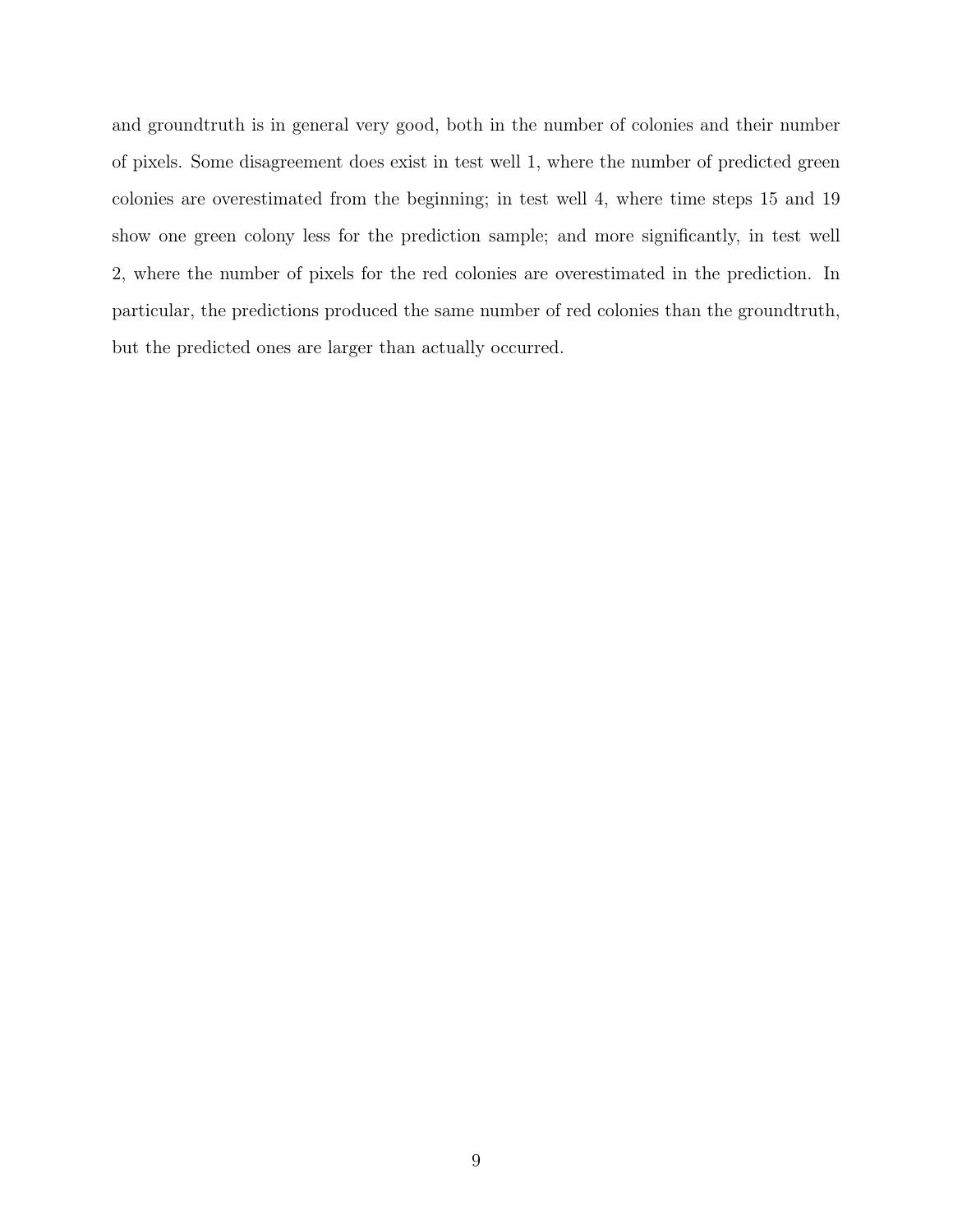<span id="page-9-0"></span>

Figure 6: Comparison of individual colonies between the groundtruth and predicted frames for wells in the test dataset. The wells are numbered according to their position in the microfluidics array.

Interestingly, the disagreement between the predicted and groundtruth population curves was also more significant for test well 2 than for the other test wells. We believe that the root of this disagreement stems from an imbalanced training data set. Indeed, visual inspection of all 48 videos revealed that the majority of the wells contained a large red colony and a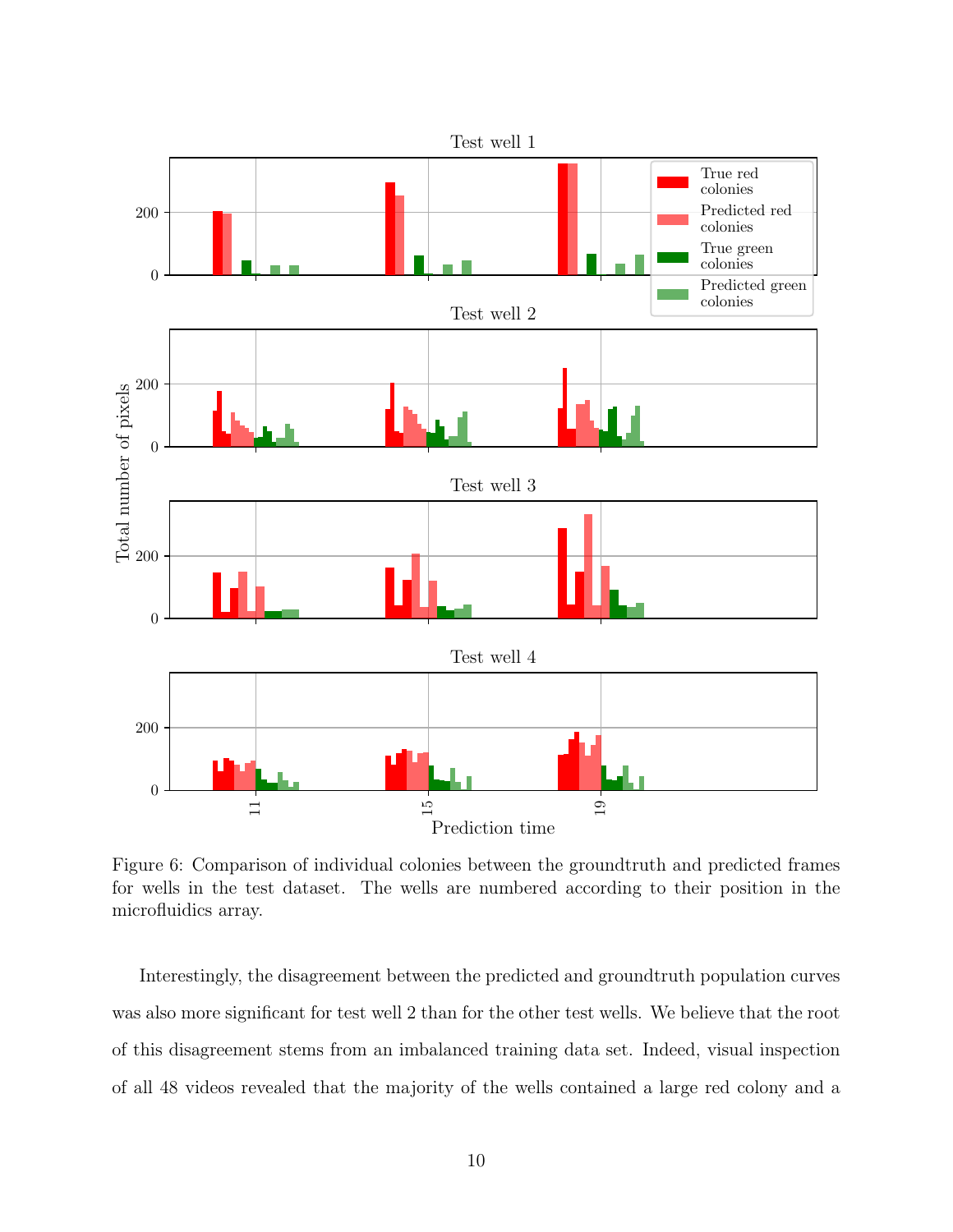few smaller green ones. Most likely, in simple terms,  $PredRNN<sup>2</sup>$  $PredRNN<sup>2</sup>$  $PredRNN<sup>2</sup>$  was trained to see more red than green, and this affects the predictions it makes. As a consequence, when wells with a balanced population of red and green mutants (see Fig[.3\)](#page-5-1) are encountered, red is overestimated, and the difference between predictions and groundtruth are more significant.

### **Conclusions**

We trained a RNN, called PredRNN,<sup>[2](#page-13-1)</sup> to perform video frame prediction of microbial growth for a population containing two mutants of P. aeruginosa. For training, we used 48 videos that were generated with microfluidics and fluorescence microscopy. To asses the quality of the predictions, we used image-to-image metrics, in particular MSE and LPIPS, population curves and the distribution of individual colonies. Image-to-image metrics are commonly used in the machine learning community, whereas population curves and colony distribution are more pertinent to experiments in microbiology. It was found that  $PredRNN<sup>2</sup>$  $PredRNN<sup>2</sup>$  $PredRNN<sup>2</sup>$  can, in general, predict correctly the growth of this population. However, we also noticed that in some cases the predicted growth could be inaccurate. In this particular setting, these inaccuracies were found to be caused by an imbalance training dataset, which happened to contain more examples wells with the non-T6SS mutant growing faster than the T6SS-one. As a consequence, the network tended to favor the growth of non-T6SS mutant over the other, and this lead to large errors in frame prediction for wells were both mutant happened to grow similarly. This emphasizes the need to create large databases of microbial growth, which could be accomplished by combining microfluidics and fluorescence microscopy. Thus, we believe that our results provide some of the first essential steps toward performing autonomous experiments in microbiology, were time spent in image acquisition could be saved by predicting growth with RNNs. This could be accomplished by deploying a trained PredRNN in an edge-computing device, on which only inference would be performed. The inferred results could then be passed to a microscopy/microfluidics platform, and decisions,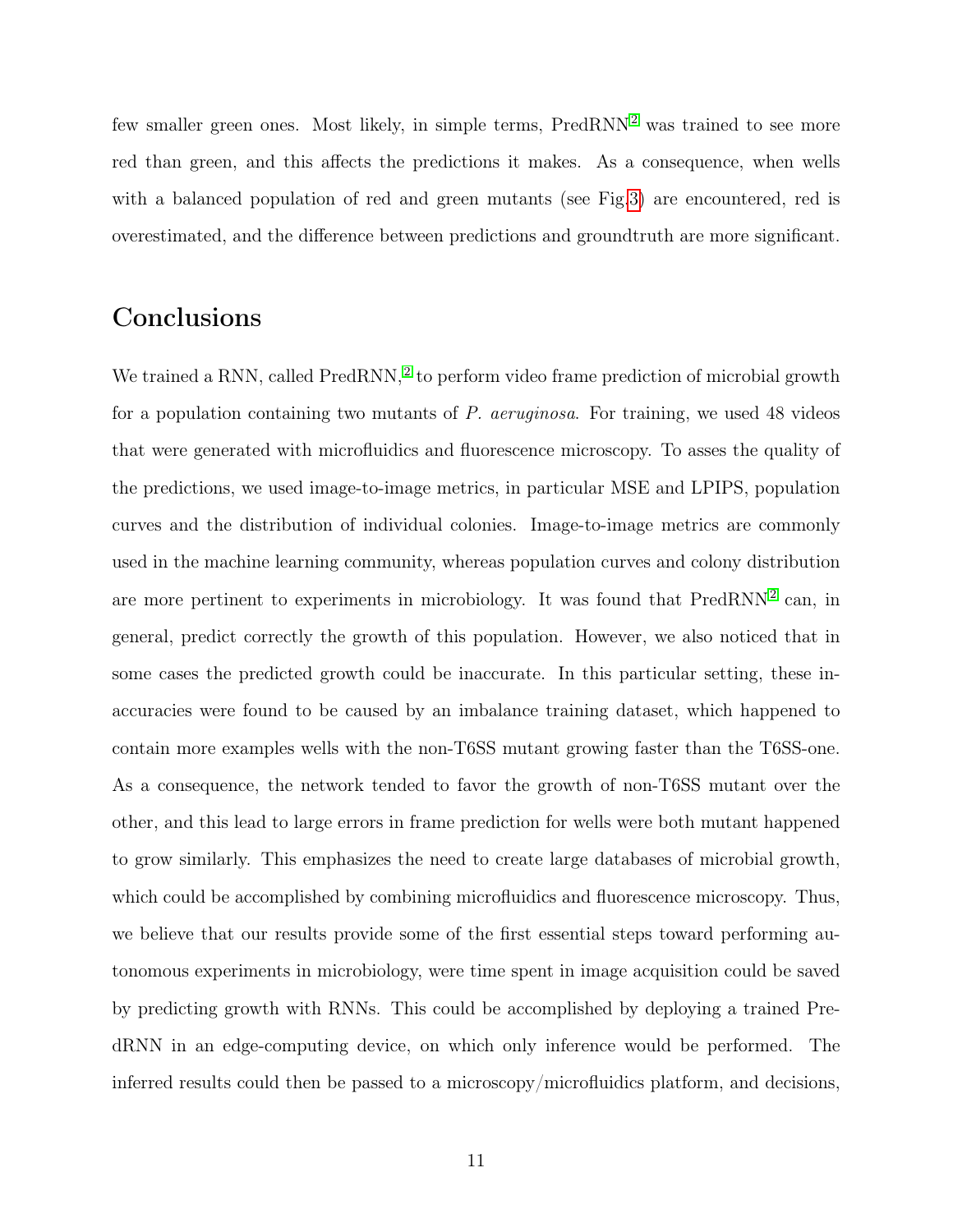such as continuing to image a particular well or not, could then be made.

# Methods

The images used for training and prediction were collected in red and green autoflourescence corrected images of 48 sample wells. Each well's image data consisted of 14 sequential 24 x 24 pixel images.

To maximize the accuracy of the PredRNN<sup>[2](#page-13-1)</sup> training procedure, the sequences were adjusted to center the well in the image. This was done using triangle thresholding and averaging of the sequence images in time to determine a bounding box on the brightest pixels. After this adjustment, the samples were cut down to only the first 7 frames, when the bacterial growth is most dynamic and is growing to fill the well. The subsequent frames 8 to 14 have somewhat stagnated in growth which presents a trivial case for prediction and were discarded. The first 7 frames were subsequently augmented in time using linear interpolation across frames with the scikit-image Python package and within each image using bilinear interpolation from the OpenCV library. Ultimately, this processing yielded a sequence of 20 frames of 32 x 32 pixel images for each well.

For improved training of the network, the images in all samples were transformed into Hue Saturation Value (HSV) image format. This step represents an case-specific adjustment informed by our knowledge of the images. More specifically, in the setting of two uniquely colored interacting populations (red and green), using the HSV format better separates measurements in each image channel as: the presence of either population in a given pixel (value), the species of the population in the pixel (hue), and the concentration of the species in the pixel (saturation). Using this colormap allowed us to use a smaller (and thus more easily trained) network while providing at least as much accuracy as can be attained using a Red-Green-Blue (RGB) image format and a larger network.

Once the original images had been centered, resized, and transformed, they were spatially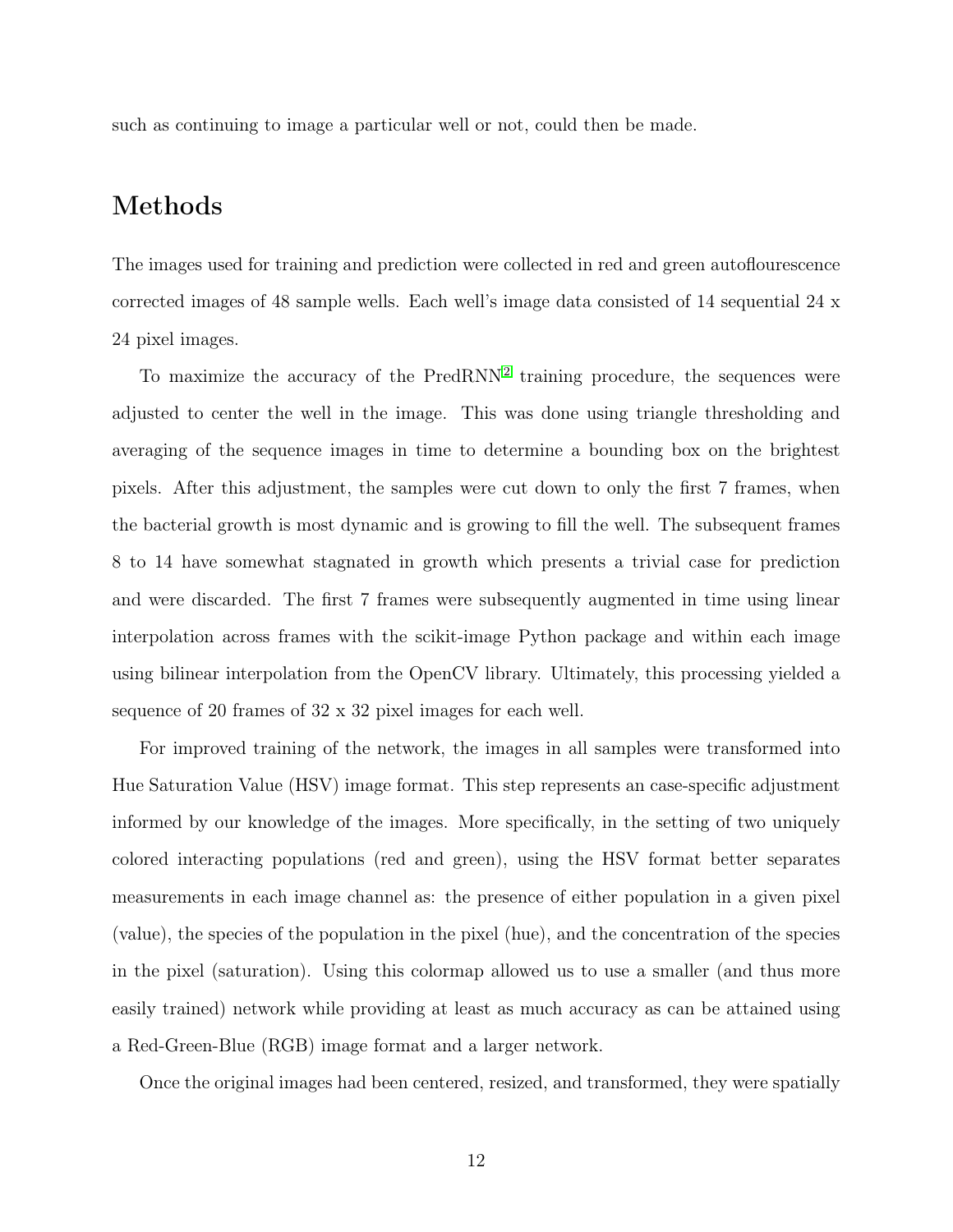augmented by flipping, rotation, blurring, and adding Gaussian noise using the AtomAI Python package. [8](#page-14-4) These transformations attempt to account for the bias introduced by the orientation, focus, and accuracy of the experimental imaging. The temporal and spatial augmentation described above increased the sample size from 48 samples of 7 frames of 24 x 24 pixels to 392 samples of 20 frames of 32 x 32 pixels. The 392 sample dataset was then randomly split into a training set (80% of the data) and validation set (20% of the data). Several of the original wells (not included in the transformed data) were held back as a testing set.

As is common with RNN architectures, there are a variety of network parameters that can be adjusted for improved results. Due to the vast number of parameter permutations and the computational cost of each iteration, we focused our tuning to the layer size and learning rate of the models used in. [2](#page-13-1) This focused tuning was based on the original parameters used for weather prediction due to the similarity of the setting. To evaluate the success of each set of model parameters, we used the mean-squared error (MSE), which is a pixel-wise comparison of images, and the learned perceptual image patch similarity (LPIPS). The LPIPS metric was recently developed as an image similarity metric to mimic the perception of the human eye. To do so, it compares the layer activations of a successfully trained image classification network, such as AlexNet, for the true image and the test image (in this case an RNN generated image).

By iterating across a range of layer sizes and learning weights, we ultimately determined to use layers of size 32 and a learning rate of 0.0003. After training for 50,000 iterations, the network converged in MSE and LPIPS in both training and testing sets as can be seen in Figure [2.](#page-5-0)

#### Acknowledgement

The machine learning modeling research was conducted at the Center for Nanophase Ma-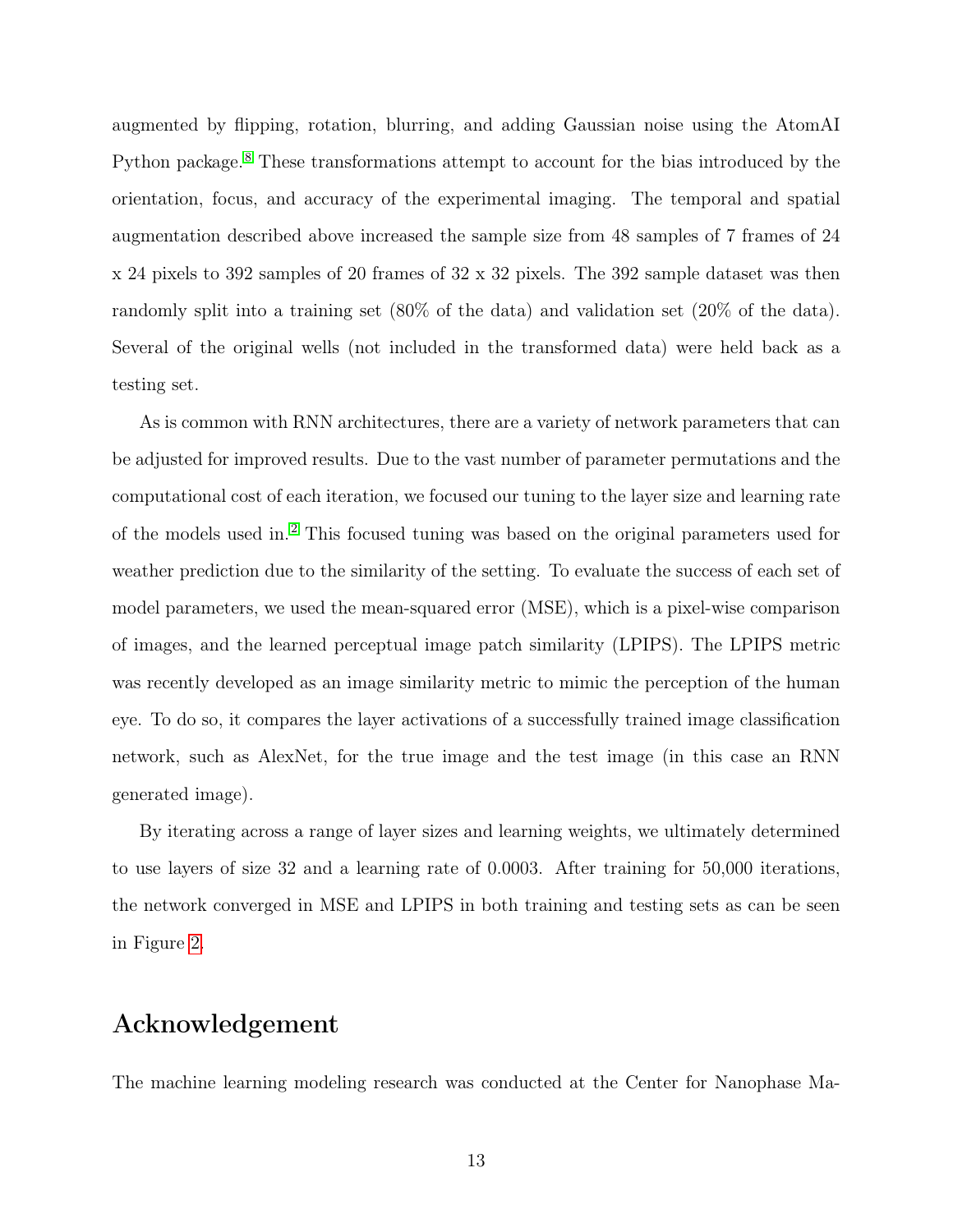terials Sciences, which is a DOE Office of Science User Facility. C.R. thanks the SCGSR award for facilitating this work. The authors thank Scott Retterer and Andrea Timm for providing the experimental videos used for training PredRNN. [2](#page-13-1) All the simulations were run in CADES, https://cades.ornl.gov/. This material is also based upon work supported by the U.S. Department of Energy, Office of Science, Office of Workforce Development for Teachers and Scientists, Office of Science Graduate Student Research (SCGSR) program. The SCGSR program is administered by the Oak Ridge Institute for Science and Education (ORISE) for the DOE. ORISE is managed by ORAU under contract number DE-SC0014664.

### Supporting Information Available

The videos, the script used to trained PredRNN<sup>[2](#page-13-1)</sup> and the trained model can be found in this github repository: https://github.com/miguel-fc/RNNmicrobial.git

### References

- <span id="page-13-0"></span>(1) Oprea, S.; Martinez-Gonzalez, P.; Garcia-Garcia, A.; Castro-Vargas, J. A.; Orts-Escolano, S.; Garcia-Rodriguez, J.; Argyros, A. A Review on Deep Learning Techniques for Video Prediction. IEEE Transactions on Pattern Analysis and Machine Intelligence  $2020, 1-1.$
- <span id="page-13-1"></span>(2) Wang, Y.; Wu, H.; Zhang, J.; Gao, Z.; Wang, J.; Yu, P. S.; Long, M. PredRNN: A Recurrent Neural Network for Spatiotemporal Predictive Learning. CoRR 2021,  $abs/2103.09504$ .
- <span id="page-13-2"></span>(3) Pang, Z.; Raudonis, R.; Glick, B. R.; Lin, T.-J.; Cheng, Z. Antibiotic resistance in Pseudomonas aeruginosa: mechanisms and alternative therapeutic strategies. BIOTECH-NOLOGY ADVANCES 2019, 37, 177–192.